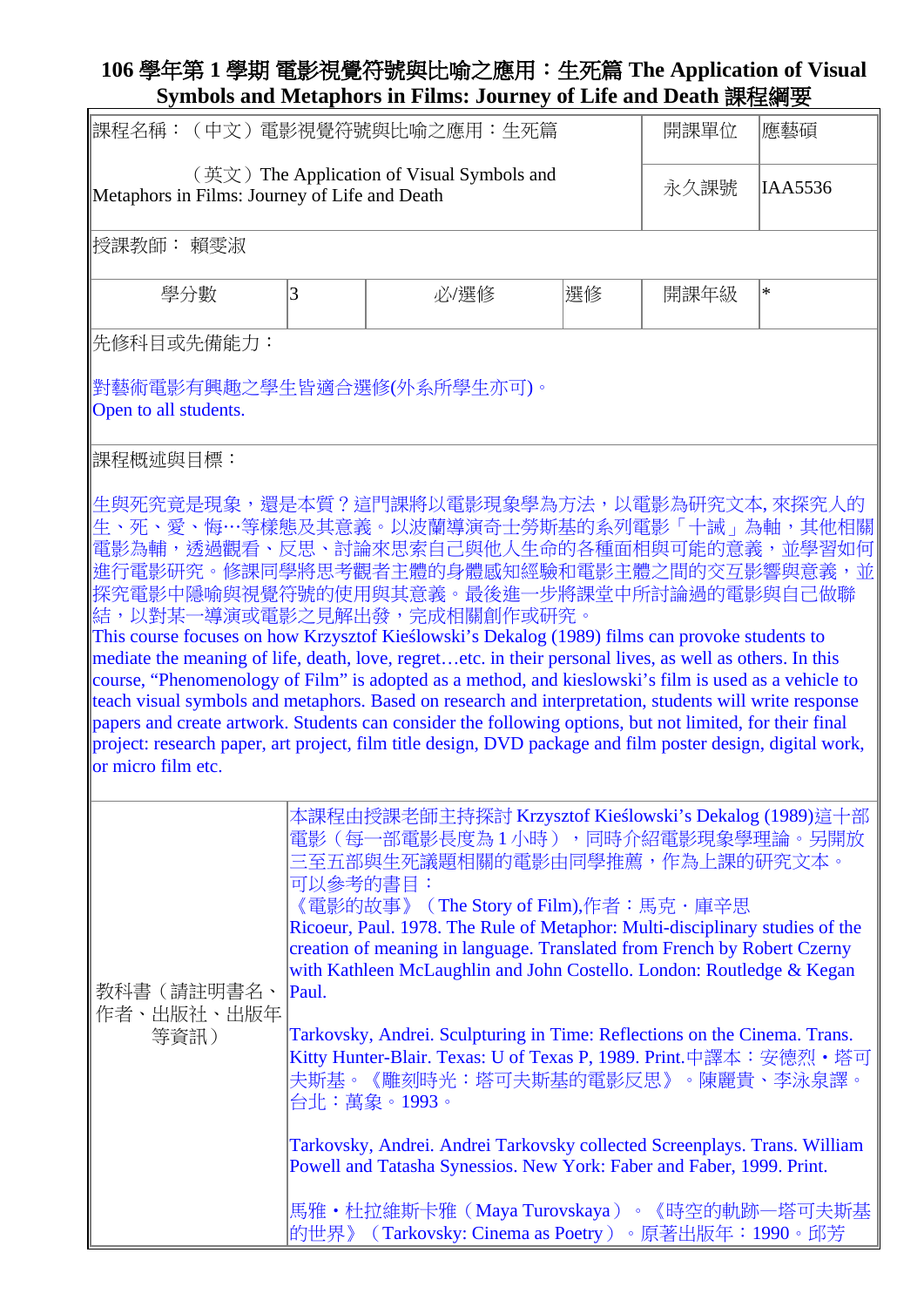|                                                                                                                                                                                                                                                                                                                                                                                                                                                                                                             | 莉、邱怡君譯)。台北:遠流。1996。 |                                                       |                                                                                                                                               |                                     |                                            |          |  |  |  |
|-------------------------------------------------------------------------------------------------------------------------------------------------------------------------------------------------------------------------------------------------------------------------------------------------------------------------------------------------------------------------------------------------------------------------------------------------------------------------------------------------------------|---------------------|-------------------------------------------------------|-----------------------------------------------------------------------------------------------------------------------------------------------|-------------------------------------|--------------------------------------------|----------|--|--|--|
|                                                                                                                                                                                                                                                                                                                                                                                                                                                                                                             |                     |                                                       | Insdorf, Annette. Double Lives, Second Chances: The Cinema of Krzystzof<br>Kieslowski. Miramax Books, 1999                                    |                                     |                                            |          |  |  |  |
|                                                                                                                                                                                                                                                                                                                                                                                                                                                                                                             |                     | Kieslowski, Krzysztof. Kieslowski on Kieslowski, 1995 |                                                                                                                                               |                                     |                                            |          |  |  |  |
|                                                                                                                                                                                                                                                                                                                                                                                                                                                                                                             |                     |                                                       | Haltof, Marek. The Cinema of Krzysztof Kieslowski : Variations on Destiny<br>and Chance (Directors' Cuts) 2004. 中譯本: 奇士勞斯基的電影藝術: 命運<br>與機遇的變奏 |                                     |                                            |          |  |  |  |
| 課程大綱                                                                                                                                                                                                                                                                                                                                                                                                                                                                                                        |                     |                                                       |                                                                                                                                               | 備註                                  |                                            |          |  |  |  |
|                                                                                                                                                                                                                                                                                                                                                                                                                                                                                                             | 單元主題                |                                                       | 內容綱要                                                                                                                                          | 講授                                  | 示範                                         | 習作<br>其他 |  |  |  |
|                                                                                                                                                                                                                                                                                                                                                                                                                                                                                                             |                     |                                                       |                                                                                                                                               |                                     |                                            |          |  |  |  |
|                                                                                                                                                                                                                                                                                                                                                                                                                                                                                                             | 教學要點概述:             |                                                       |                                                                                                                                               |                                     |                                            |          |  |  |  |
| Grades will be based primarily on efforts and successful completion of the assignment specifications.<br>Improvement throughout the semester and class participation will also be factors in your grade.<br> (1.) 每位同學自由選擇 2 部電影(其中至少有 1 部是在課堂中討論過的),分別完成 2 篇短評。(2.)<br>同學分組認領一部電影作深入分析與課堂報告。(3.)期末完成一件創作或一篇研究論文(選其<br>→) 。<br>創作作品可以選擇以下方式進行:(1)電影片頭製作 (2)DVD 封面、影片相關資料手冊和宣傳等相<br>關設計 (3) 與電影相關的藝術創作,如數位影像、短片或錄像創作等等,媒材形式不拘。<br>  2.教學方法及教學相關配合事項(如助教、網站或圖書及資料庫等) <br>上課時宣布<br>will announce in the class. |                     |                                                       |                                                                                                                                               |                                     |                                            |          |  |  |  |
|                                                                                                                                                                                                                                                                                                                                                                                                                                                                                                             |                     | 排定時間                                                  |                                                                                                                                               | 地點                                  | 連絡方式                                       |          |  |  |  |
| 師生晤談                                                                                                                                                                                                                                                                                                                                                                                                                                                                                                        |                     | 星期三下午<br>Wednesdays $1:30 \sim 4:30$ pm               |                                                                                                                                               | <b>HA319</b>                        | wendylai@gmail.com<br>phone: 5712121*58313 |          |  |  |  |
| 每週進度表                                                                                                                                                                                                                                                                                                                                                                                                                                                                                                       |                     |                                                       |                                                                                                                                               |                                     |                                            |          |  |  |  |
| 週次                                                                                                                                                                                                                                                                                                                                                                                                                                                                                                          |                     | 上課日期                                                  | 課程進度、內容、主題                                                                                                                                    |                                     |                                            |          |  |  |  |
| $\mathbf{1}$                                                                                                                                                                                                                                                                                                                                                                                                                                                                                                | 9/14                |                                                       |                                                                                                                                               | 「人是向死存有」的哲學與「朝死而生」的藝術<br>電影第一誡:生命無常 |                                            |          |  |  |  |
| $\overline{2}$                                                                                                                                                                                                                                                                                                                                                                                                                                                                                              | 9/21                |                                                       | 簡介:什麼是電影現象學?什麼是電影詮釋學?<br>電影第二誡:進退維谷                                                                                                           |                                     |                                            |          |  |  |  |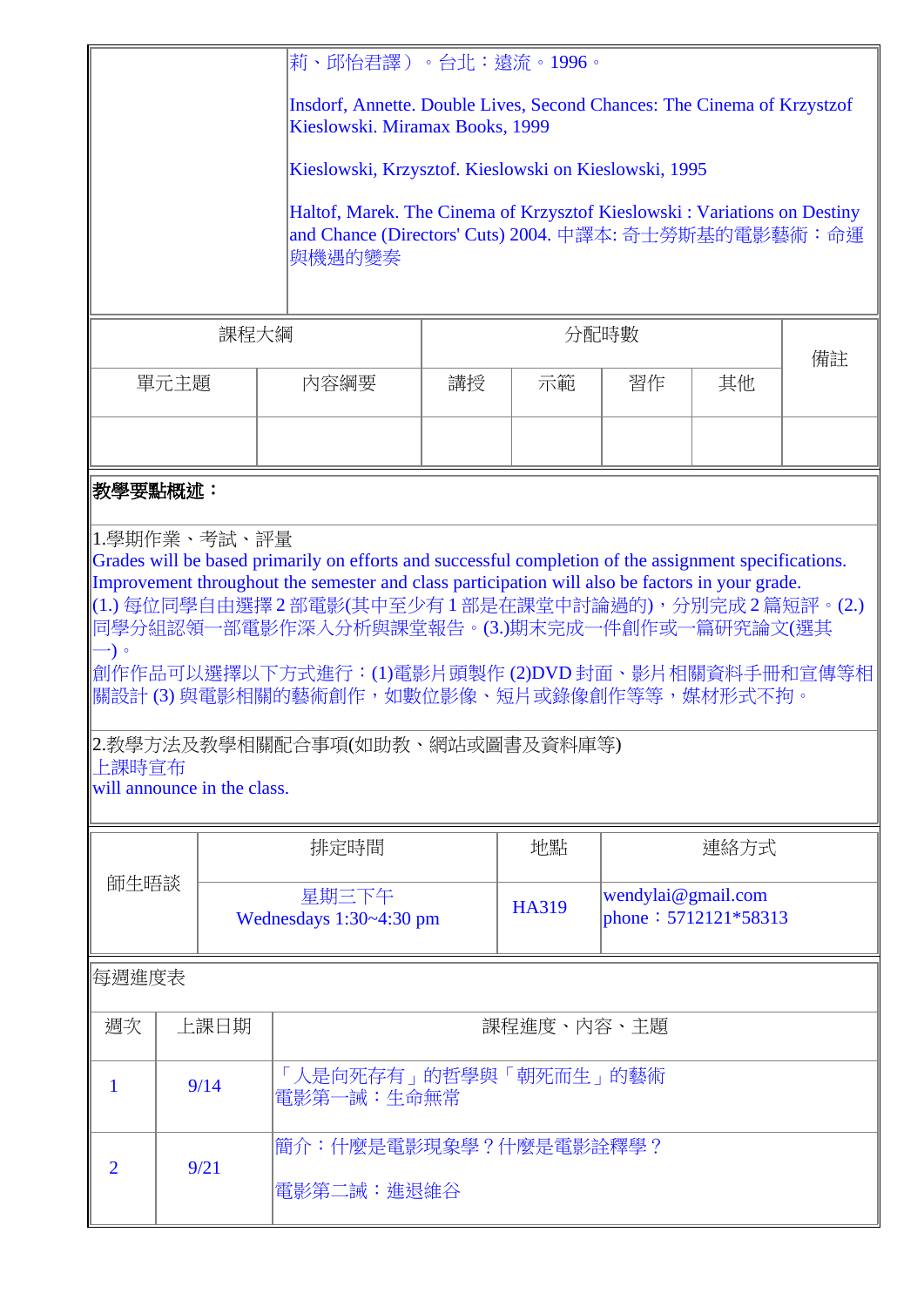| 3              | 9/28  | 從現象學到感知現象學<br>電影第三誡:黑夜漫遊                                                                             |
|----------------|-------|------------------------------------------------------------------------------------------------------|
| $\overline{4}$ | 10/5  | 電影第四誡:父女迷情                                                                                           |
| 5              | 10/12 | 電影第五誡:殺人影片                                                                                           |
| 6              | 10/19 | 電影第六誡:愛情影片                                                                                           |
| $\overline{7}$ | 10/26 | 電影第七誡:真假母親。                                                                                          |
| 8              | 11/2  | 電影第八誡:心靈之罪。                                                                                          |
| 9              | 11/9  | 電影第九誡:婚姻之鑰                                                                                           |
| 10             | 11/16 | 電影第十誡: 遺產風波                                                                                          |
| 11             | 11/23 | 電影現象學                                                                                                |
| 12             | 11/30 | 導演: Bela Tarr<br>"The Turin Horse" (都靈之馬)                                                            |
| 13             | 12/7  | 導演:拉斯馮提爾 Lars von Tier<br>在黑暗中漫舞                                                                     |
| 14             | 12/14 | 電影現象學                                                                                                |
| 15             | 12/21 | 電影現象學                                                                                                |
| 16             | 12/28 | 導演:奇士勞斯基 Krzysztof Kieslowski<br>(1)"The Double Life of Veronique" (雙面薇若妮卡)<br>$(2)$ "Red" $($ 紅 $)$ |
| 17             | 1/4   | 期末創作/研究發表                                                                                            |
| 18             | 1/11  | 期末創作/研究發表                                                                                            |
|                |       |                                                                                                      |

## ※ 請同學遵守智慧財產權觀念及勿使用不法影印教科書。

備註:

**1.** 其他欄包含參訪、專題演講等活動。

**2.** 請同學遵守智慧財產權觀念及勿使用不法影印教科書。